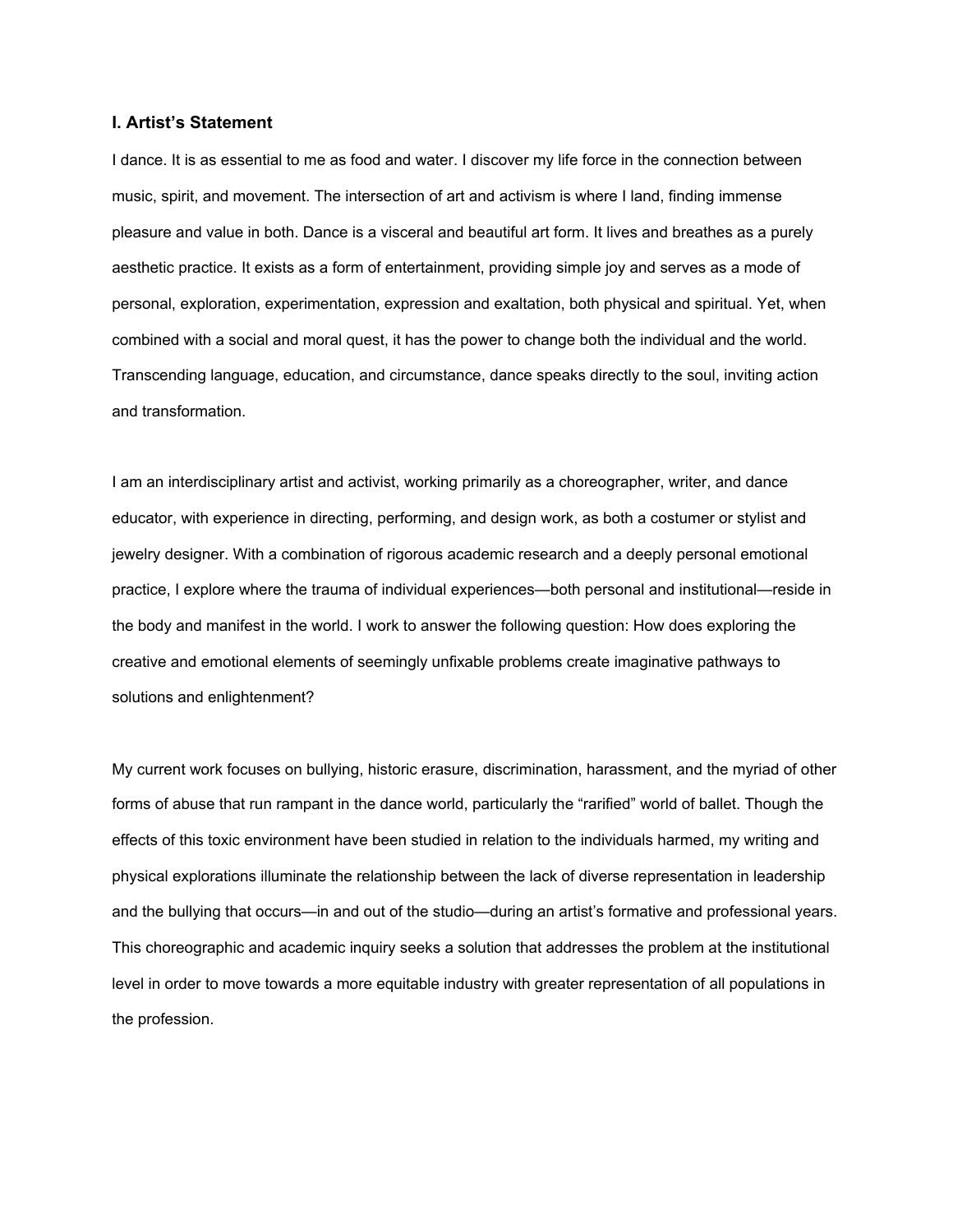# **II. Presentation of Practice**

#### Semester 1/2 Film Project: *No Dominion*

This short dance film (the music runs 5:36) physically illustrates the distance that isolation creates in the heart and soul of an artist. This personal isolation, set against the backdrop of climate destruction, the racial reckoning, and the political upheaval of the current world, is particularly painful to performing artists in theatre and dance. <sup>1</sup> These artists are experiencing a complete loss of identity due to the Coronavirus pandemic. The shuttering of theaters, prohibitions against performing, the loss of training venues, and the daily isolation and depression of the lockdown is devastating. Using the Dylan Thomas poem *Do Not Go Gentle into that Good Night* as the jumping off point, composer Mattew Richter and his band *autodealer* created an electronic score combining spoken word with a pulsing beat which I used as a driving force to explore both the trauma of this time and a possible pathway through it.

I like to go into rehearsal having created several questions for myself, with a series of ideas that I want the dancers to explore physically and a clear idea of the trajectory/narrative of the piece. I refresh this each rehearsal and also email notes and ideas to the dancers in between.

My inquiry for this work focused on whether or not our humanity exists in our ability to touch each other; physically and emotionally. Have we forgotten, in our COVID-related isolation, how to do so? Where does the pain of that isolation reside in our bodies and how does it feel to fight through the fear, depression, rage, and other strong emotions that may arise?

I started with my own journaling process and identified the following: The sense of being trapped by circumstance and, also literally, in our spaces and because of that, in our minds. That trapped feeling led me to explore the idea of being disassembled: our sanity, our routine, our culture. I played with the word itself; though it evokes chaos and the idea of breaking apart, the fact that there is something that was at least at one time assembled is also important. Is it civilization? Does the disassembly actually mean the destruction of civilization on a personal and a societal level? Going back to choreography, how do we

<sup>1</sup> "COVID [Response."](https://www.zotero.org/google-docs/?3Pn1Df)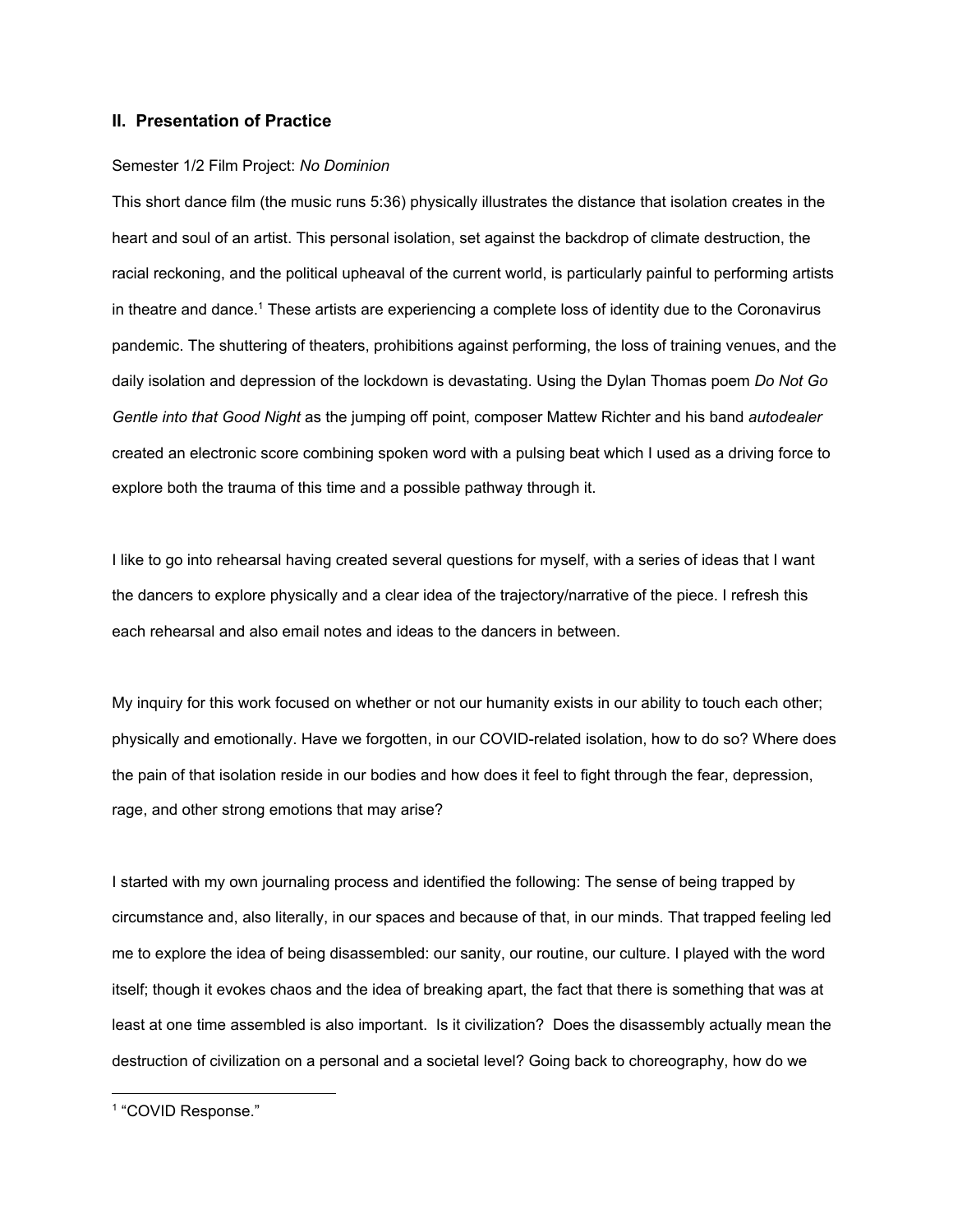create such a multilayered world on film in a restricted space on a limited budget with just two dancers? Though I am not sure we answered all of these questions in the film, I was able to come up with a technique that mimicked a crowd of dancers (while not jeopardizing any COVID-related restrictions for physical distancing) thus adding to the unease and intensity of the piece.

In addition to addressing the overriding themes of fighting depression, hopelessness, and literal rage of the moment, I wanted to play with gender expectations and fluidity. Both of my dancers identify as queer and avoiding a clichéd romantic duet was important to me. With this caveat, our exploration for the rehearsals leading up to our final rehearsal prior to filming focused on touch, both of the self and by the other. We started by identifying the ways that certain ideas and emotions express themselves in our bodies and where they live. This discussion continued throughout the rehearsal process. Where do you hold fear or anger or pain or grief? How does it manifest; trembling, contraction, expansion. Do you recognize it first in your head or your heart? How can you initiate movement from that place? How can you let it go?

My personal journey mirrors this particular dance a bit. I am always afraid of physical contact, remnants of a less than supportive upbringing and a short violent marriage. Touch often hurts or feels like a violation. At first, this time in isolation felt safer. I could let my guard down a tiny bit. Yet as COVID-related physical distancing protocols have continued, the isolation has become almost unbearable, amplifying the intensely lonely space that I usually inhabit. This piece of choreography illustrates that journey. I'd like to think that maybe in answering the choreography questions, I can find some compassion for myself. Choreography is interesting: sometimes one knows what the inquiry is at the start, and sometimes the work itself reveals it. This piece has traveled both of those paths.

As I continue my graduate studies, this personal approach to trauma will be augmented, though not entirely sublimated, by external research. *No Dominion* served as a jumping off point to approach choreography with trauma and internal work at the forefront of the piece, which is a new choreographic path for me to embark upon. Future work will take advantage of additional resources, research, and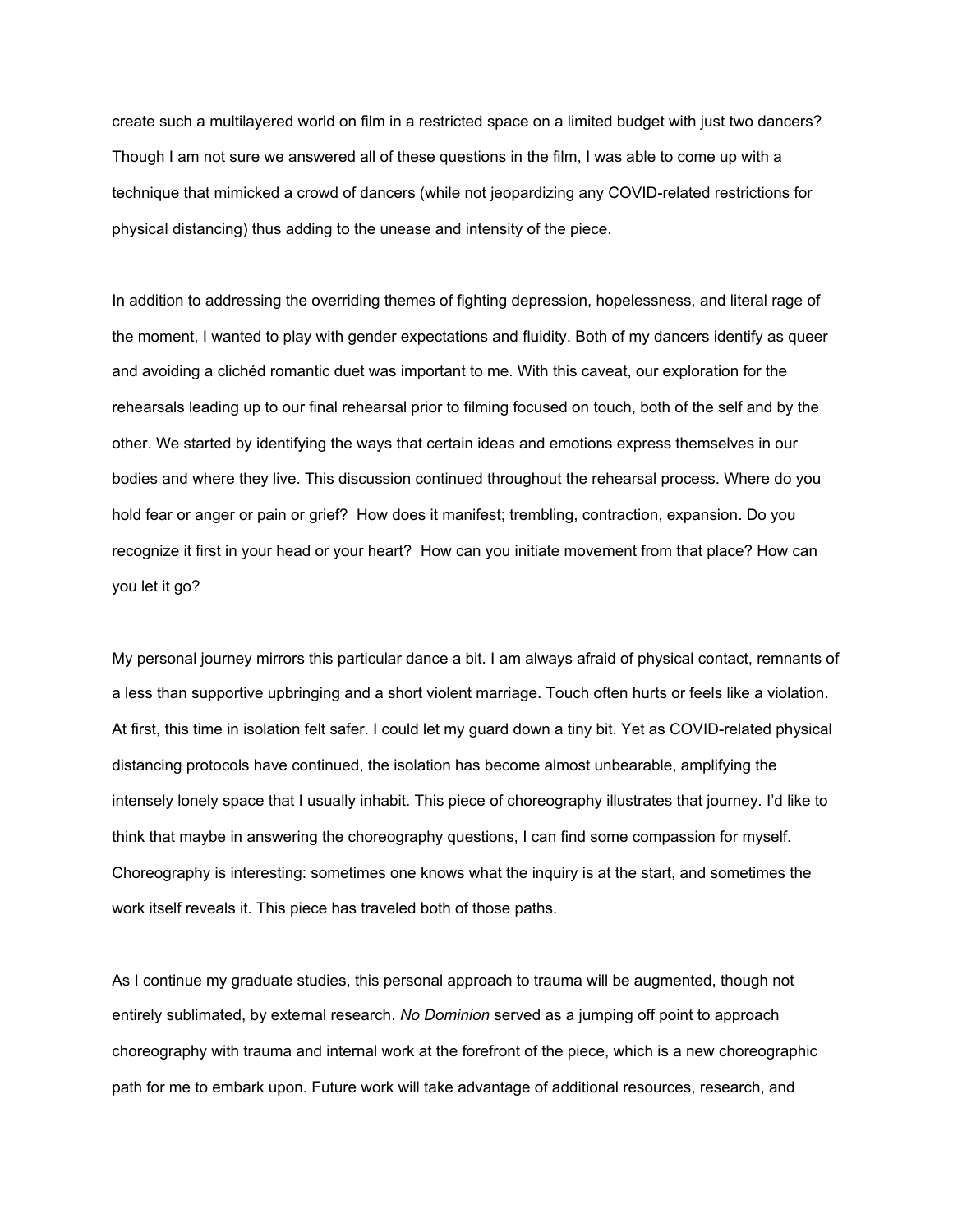exploration. I was able to work much more specifically with dancers' somatic memories in rehearsals for the Blue Couch Ballet, my second piece which will be edited at the end of January.

In any dance production, especially one that deals with issues much deeper than aesthetics and pure movement, casting is essential. I knew that the two dancers cast had to have both technical skill and emotional depth. Both Darby and Ryan are graduates of AMDA, the performing arts college where I teach, and working professionals. Ryan graduated before I joined the faculty. He is a member of Los Angeles Contemporary Dance, works with many other local choreographers, and creates his own work. This is our first project together, though he has often taken my classes. Darby was my student and is now one of my favorite dancers to work with. I often hire her as an assistant or dance captain. She is very intelligent and approaches work both aesthetically and intellectually. She is also very attuned to my process and knows where I am heading, even if I am not articulating it clearly. Annie (my assistant) was the last person that I brought on. She is a wonderful contemporary dancer, choreographer and teacher. She comes from an acting background and, since I always keep storytelling foremost in my work, I felt confident that she would help me keep a clear narrative.

My casting choices highlight an additional issue; the diversity of the team, and how it mirrors the power (im)balance in the intersecting industries of dance, film, and theater. I always hire with diversity of gender, ethnicity and identity forefront. I do not have a checklist or any strict guidelines, but I am very clear that an all-white cisgendered company and crew is not representative of the world we live in and therefore should not be how I cast or crew a project. The demographics of the people that I brought onto this film was queer (both dancers and my assistant), Latino (Ryan), female (me, Darby, Charlene, Annie) and WOC (Charlene is Chinese). The production team, all hired by Matt, consisted of white, cisgendered men, with the sole exception of the lighting designer's assistant (female). We cannot address change in the industry until we change who is making the hiring decisions. People hire their friends and within their circles.<sup>2</sup> Shifting the balance has to be a conscious effort. It is awkward and uncomfortable to raise these issues. I certainly did not feel that I had the standing to do so here; perhaps I should have.

<sup>&</sup>lt;sup>2</sup> Lesser, "Artists Become Famous through Their Friends, Not the [Originality](https://www.zotero.org/google-docs/?VMOuUz) of Their Work."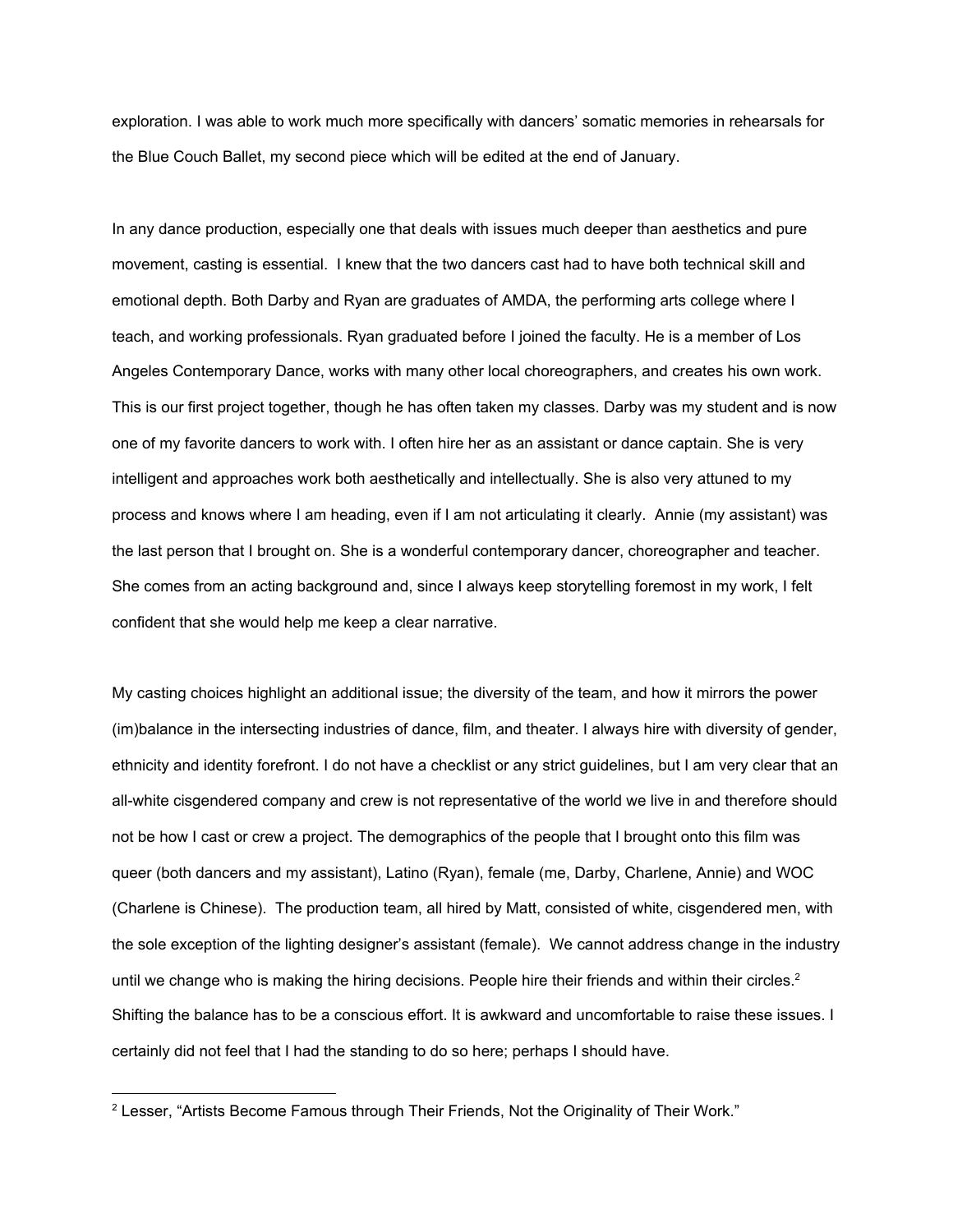The shoot day ran well. The power imbalance came into focus again in the editing process. While on the whole, it was a positive experience, it definitely shifted from a project that I had helmed to one that "the dudes" (as they were referred to by Matt Clay) were in charge of. Until women have equal representation in the field, the default will always return to the boys' club atmosphere that is so comfortable to, and well-established by, the boys' club members themselves.

The film was released on Monday December 14. I have started to apply to festivals and look forward to getting it out to the public.

# Link to [Film](https://vimeo.com/490509047)

Film Credits: Music and Production: Matthew Richter (autodealer), Director: Bradley Bentz Choreographer, Casting, and Costumes: Nancy Dobbs Owen Dancers: Darby Epperson and Ryan Ruiz Director of Photography and Editor: Matthew Clay Lighting Design: Adam Earle Makeup and Hair: Charlene LeFever

Shot at The Los Angeles LGBT Center's Renberg Theatre, Hollywood CA, 2020

Edited in Hollywood, CA. 2020

### Link to [Photos](https://drive.google.com/drive/folders/12DhXCq-tr08sOblWft9-VxfkBIToW5Tc?usp=sharing)

All Photos taken and edited by Charlene LeFever

Shot at The Los Angeles LGBT Center's Renberg Theatre, Hollywood CA, 2020

Edited in Hollywood, CA. 2020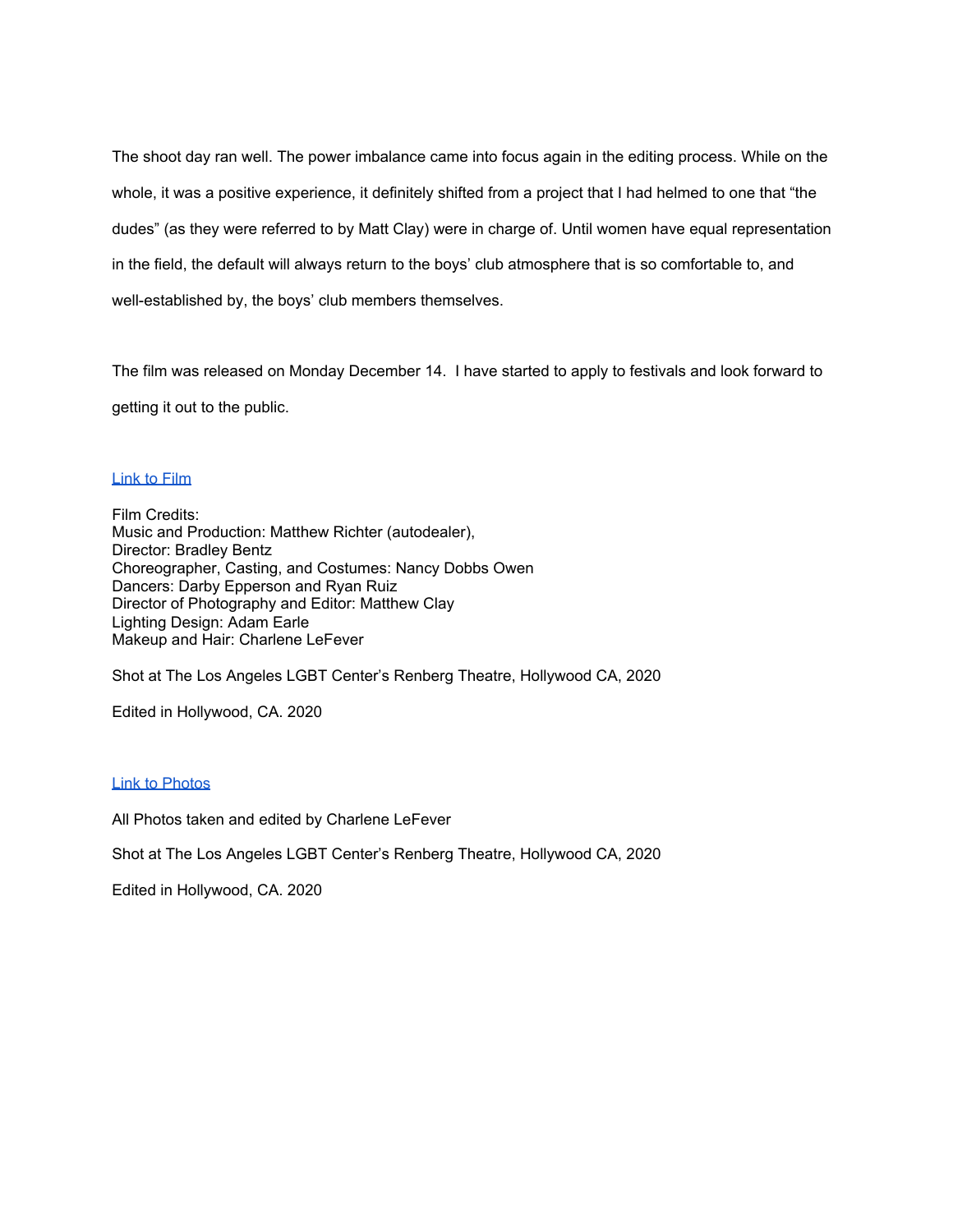# **III. Critical Reflection:**

Dance is both a universal language and an intensely personal one. The idea that one can change society through choreography seems to me to be both full of hubris and simultaneously the most natural thing in the world. I have structured my research to take both of these aspects into consideration, beginning with big ideas and broad strokes, then focusing on narrowing it down; -not to minimize the effectiveness nor scope of the change intended - but rather to make it specific to each individual affected by the abuses that I address.

I am focused on two different ways to effect change as an artist: one is the direct message of the piece; the second is the manner in which it is created. Though I do not always have total control over either, as dance, theatre and film tend to be collaborative endeavors, my mission is to create work that is socially relevant in a manner that aligns with my goals of increased equity in the dance industry.

My thesis is predicated on the idea that for the dance industry to attain equitable representation for marginalized groups, change must be made structurally in the institutional leadership and socially in the culture in which dancers are trained, hired and treated as professionals. This evolution is circular; we need to take lessons from society as a whole, refine them and then reflect those lessons back on to society, pushing against it in the places where we have managed to go further.

I think that in order to recreate the world we live in, we must look to the past. I want to reconstruct the dance world, so I started with a literal approach. My research began with Eric Foner's *Reconstruction, America's Unfinished Revolution 1863-1877* <sup>3</sup> and Eddie Glaude's *Begin Again, James Baldwin's America and its Urgent Lessons for Our Own.* <sup>4</sup> The Reconstruction Era and the Civil Rights Movement have numerous lessons, mostly in failure, but also some glorious successes, that we can learn from. I augmented this reading with essays by W.E.B. Dubois from the collection of his work edited by Dr. Philip S. Foner. 5

<sup>3</sup> [Foner,](https://www.zotero.org/google-docs/?i4Ye4P) *[Reconstruction](https://www.zotero.org/google-docs/?i4Ye4P) America's Unfinished Revolution 1863-1877*[.](https://www.zotero.org/google-docs/?i4Ye4P)

<sup>4</sup> [Glaude](https://www.zotero.org/google-docs/?NR9Nsc) Jr, *Begin Again, James [Baldwin's](https://www.zotero.org/google-docs/?NR9Nsc) America and Its Urgent Lessons For Our Own*[.](https://www.zotero.org/google-docs/?NR9Nsc)

<sup>5</sup> Philip S [Foner,](https://www.zotero.org/google-docs/?9SGzWP) *W.E.B DuBois Speaks [1890-1919](https://www.zotero.org/google-docs/?9SGzWP)*[.](https://www.zotero.org/google-docs/?9SGzWP)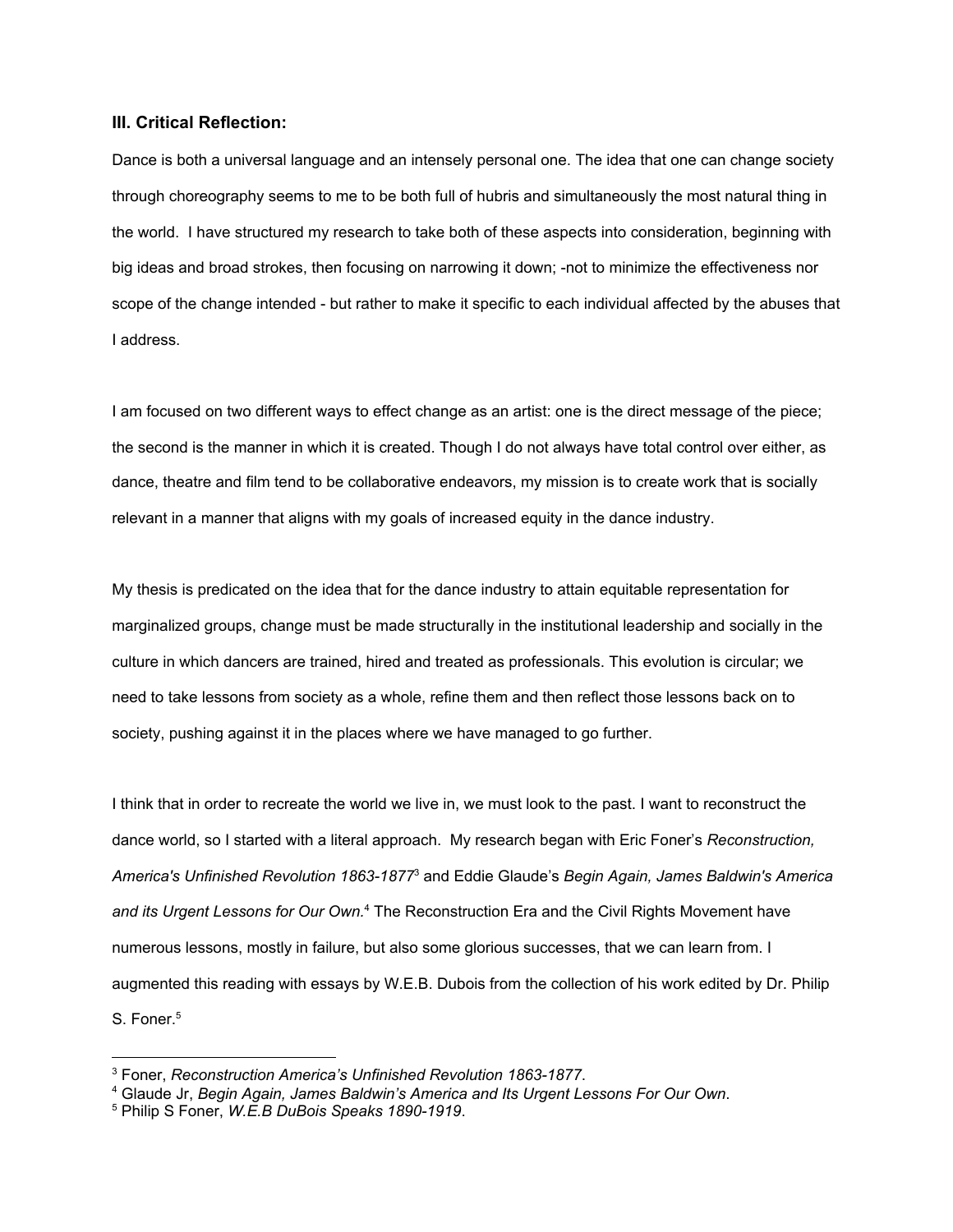The questions that these great thinkers pose about remaking a just society can and should be extrapolated into the dance world. How do we make art in a manner that changes society? How do we remake institutions so that they honor those who have come before and those who are working now? How do we make sure that the history we are following is true and not distorted through the lens of the more powerful? Foner goes into a lot of detail about Shadow or Secret History, which is defined by the Collins English Dictionary as "a version of historical events which differs from the official or commonly accepted record and purports to be the true version." 6

"Distortions of fact and misreadings of the historical evidence not only hampered its progress but also contributed to, even fostered, a purposeful misunderstanding of the period<sup>7</sup>."

With these questions in mind, I watched several lectures. Karida Griffith<sup>8</sup> gave a brilliant workshop, emphasizing the importance of understanding the backdrop of history when one discusses dance today. One take away from the lecture series is that the entirety of the Black experience serves as a literal backdrop for any issue that occurs in dance, whether it is a comment made by a teacher or choreographer, the roles and styles dancers dance and how welcoming communities are to dancers who do not fit into the Euro-centric mold. This conclusion is supported by two lectures given by Theresa Ruth Howard. The first, *The Deconstruction of the Anatomy of Culture and Leadership in Ballet* <sup>9</sup> was filmed at the Dutch National Ballet in 2019. The second, *Dark Muse: Balanchine and Blackness, <sup>10</sup>* was filmed at The Museum of Fashion Institute of Technology in March of 2020. Though the subject matter of both videos differed, there were underlying themes of representation, abuse, self-actualization and expression. She poses a similar question to my own: "If dancers, especially women, had more agency, would there be more [female-identifying] leaders?" In the Dark Muse lecture, she goes into the shadow history of ballet. Just like political history, social history and racial history, dance history is passed down through a white lens. Artists are finally starting to speak out about the ingrained injustices of the industry. By uncovering,

<sup>&</sup>lt;sup>6</sup> "Shadow History Definition and Meaning | Collins English [Dictionary."](https://www.zotero.org/google-docs/?84kMl2)

<sup>7</sup> ["Reconstruction."](https://www.zotero.org/google-docs/?h8PwRC)

<sup>&</sup>lt;sup>8</sup> Karida Griffith Walker, "Racism and The Dance World: From [Historical](https://www.zotero.org/google-docs/?hyiTAa) Context to the Current Climate."

<sup>9</sup> *The [Deconstruction](https://www.zotero.org/google-docs/?ecxUng) of the Anatomy of Culture and Leadership in Ballet - Positioning Ballet 2019*[.](https://www.zotero.org/google-docs/?ecxUng)

<sup>10</sup> *[Symposium](https://www.zotero.org/google-docs/?idHSyB) | Theresa Ruth Howard "Dark Muse*[.](https://www.zotero.org/google-docs/?idHSyB)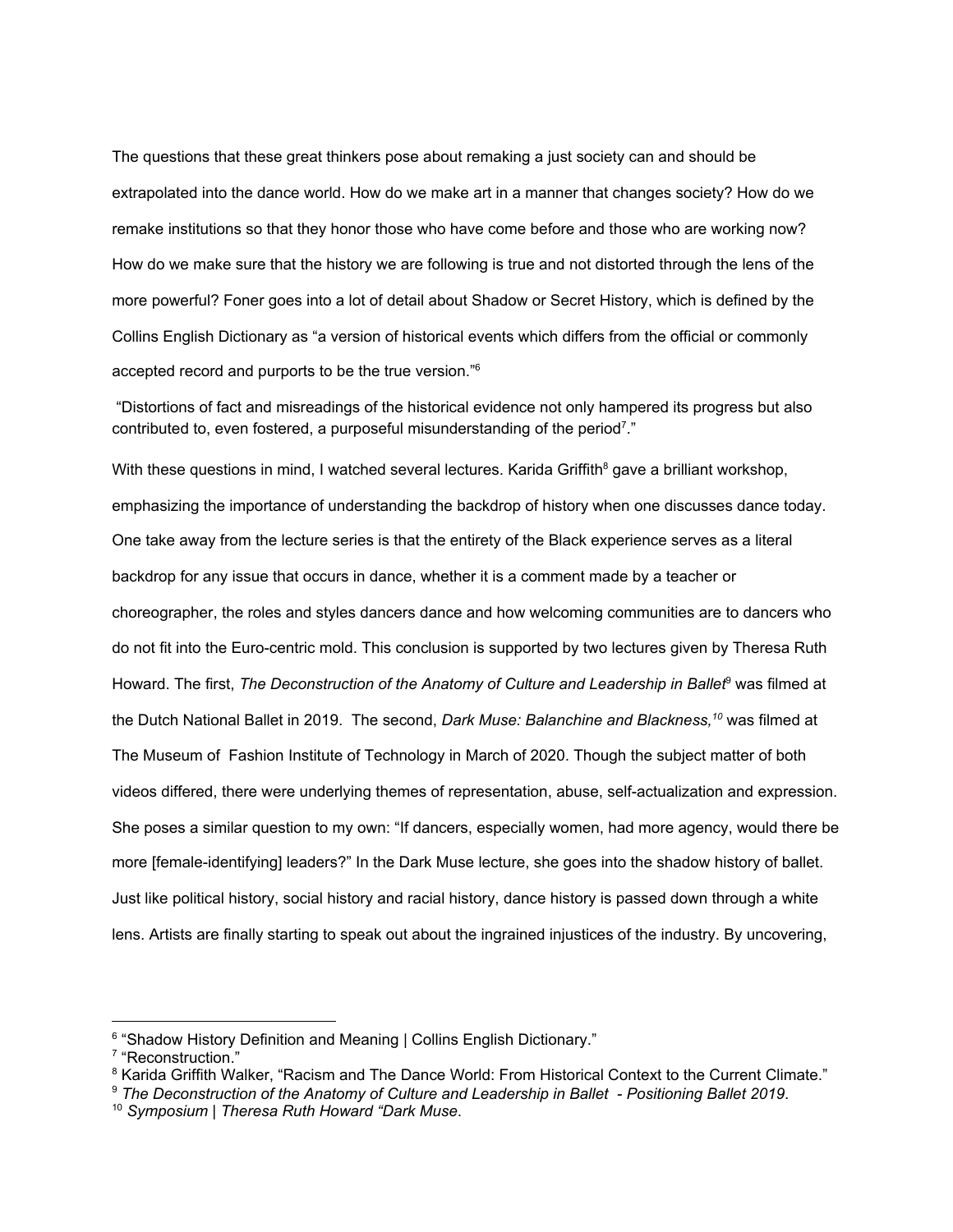in a systematic way, the shadow history of marginalized populations in the arts, we can rebuild or reconstruct a more equitable and representative industry.

This is the background against which I started to create *No Dominion*. When approached to create this choreography, I realized that I had the opportunity to both create socially relevant work and to do so in a manner aligned with my ideals. We knew that we wanted to make a statement about artists dealing with the COVID crisis, but I was able to expand the scope of the inquiry to also include climate change, and social upheaval while bringing attention to mental illness brought on by the stress of the current situations. My cast and creative team was diverse in every way and we worked together in a respectful and collaborative fashion. I was also intrigued by the inclusion of poetry, as I had already begun planning on incorporating it into my final project. Though I did not have control over the production team, which was not diverse, I do feel that, on the whole, the project was created in an inclusive manner.

Trauma and abuse are inexorably linked. While work highlighting the current crisis differs from my thesis in that the trauma that people, particularly performing artists, are dealing with as a result of the climate crisis in general and the COVID crisis in particular is not intentionally inflicted, it does reside in the body in a similar way. I was able to start my choreographic exploration of trauma in the body with this piece. I will be continuing that study going forward. I am influenced by the work of Akram Khan and of Ohad Naharin, both contemporary choreographers who deal with the body with a very visceral, rather than aesthetic approach, and by Crystal Pite, who addresses both the personal and the societal in her large-scale works. <sup>11</sup> Naharin's Gaga technique was not necessarily derived with the intention of letting go of trauma, but for freeing the body of anything holding it back, so it is extremely helpful in releasing points of pain and tension. An additional layer is added when I bring in evidence (which, as of this writing, I do not have on record) that some of the choreographers who are most influential in creating this type of work are also abusive and creating additional trauma in the process.

<sup>&</sup>lt;sup>11</sup> ["Company."](https://www.zotero.org/google-docs/?B5EGx1)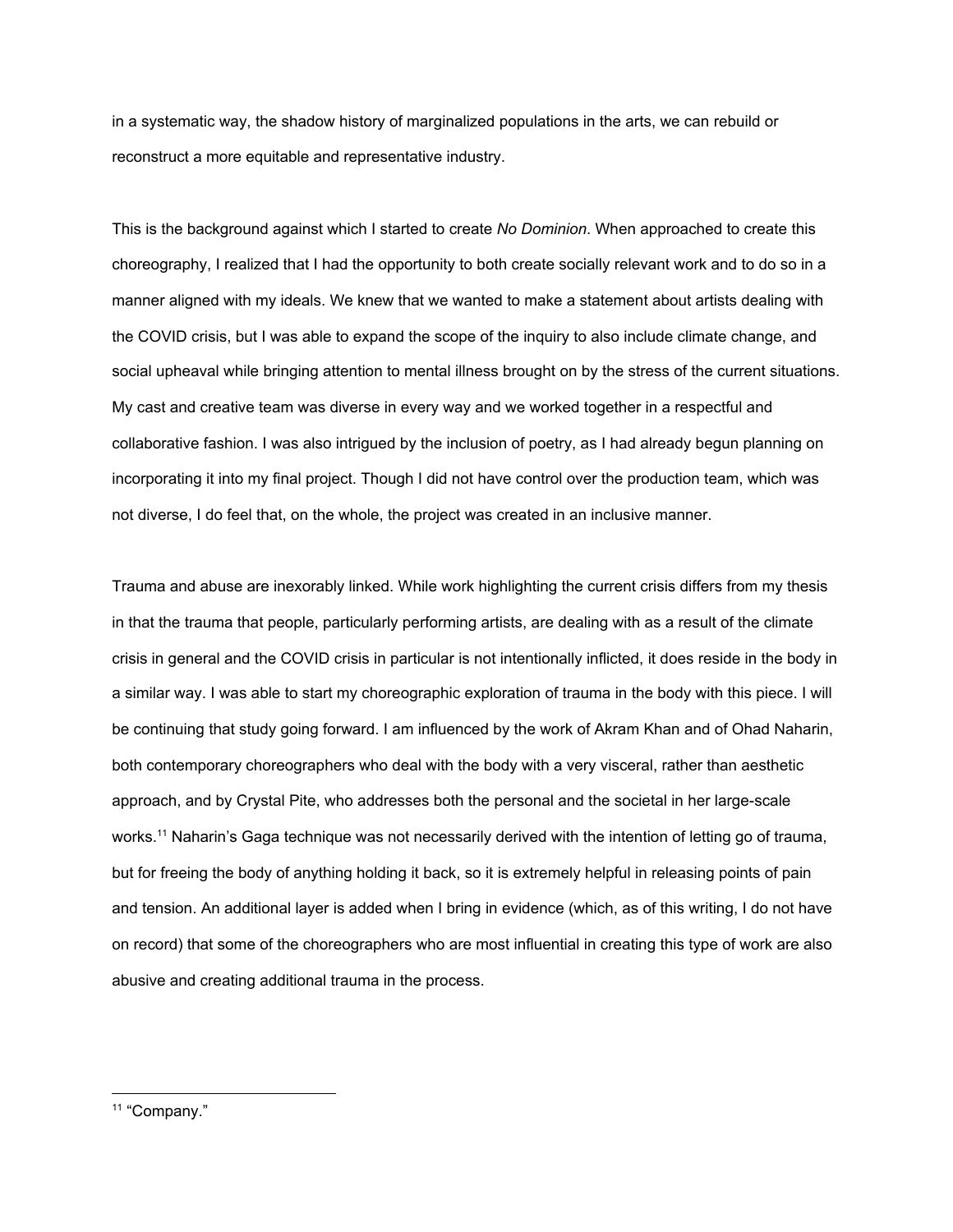Going forward, my choreographic exploration will be augmented by academic and scientific research. I will be anchoring the beginning of this the study with four books: *My Grandmother's Hands, Racialized Trauma and the Pathway to Mending Our Hearts and Bodies* by Resmaa Menakem, <sup>12</sup> *Creativity and the Performing Artist, Behind the Mask* by Paula S. Thomson and S. Victoria Jaque, <sup>13</sup> *The Body Keeps The Score*, by Bessel Van Der Kolk, MD, <sup>14</sup> and *Trauma and Recovery : Aftermath of Violence from Domestic Abuse to Political Terror* by Judith Lewis Herman. <sup>15</sup> There are countless supporting articles and lectures on the subjects, which I will be taking advantage of as well.

There are two choreography projects on the horizon which will focus on this body based, trauma releasing approach. I am currently working on a Zoom choreographed, independently shot dance movement study, exploring trauma and shame as held in the body. Working with three dancers, music by Bach and editing it on my own, I am creating a very female centric mini-film exploring our ideas of self in a period of time where we do not have outside validation. We have opened each rehearsal with a somatic memory exercise. The first few were based on exercises from Menakem's book, the latter few I created on my own. I continue to use poetry as inspiration, focusing on Audre Lorde,<sup>16</sup> Laiwan,<sup>17</sup> Sylvia Plath,<sup>18</sup> and Mary Oliver. <sup>19</sup> I will augment their work with some younger current female and queer poets, Kae Tempest,<sup>20</sup> Amanda Lovelace,<sup>21</sup> and Sri K<sup>22</sup> for this particular piece. These are very different artists, with very different messages, backgrounds and stories, yet the power of a female voice resonates through them all. Poetry serves as an inspiration for the first piece, but will be an important element of my practicum, which is a study of improvisation and film work, combined with poetry, music and silence. This will all culminate in my portfolio choreography project, which will dramatize the relationship between bully, victim and witness in the hierarchy of the dance world in conjunction with a written thesis outlining a pathway forward.

- <sup>16</sup> *The [Collected](https://www.zotero.org/google-docs/?df8gxa) Poems of Audre Lorde*[.](https://www.zotero.org/google-docs/?df8gxa)
- <sup>17</sup> [Laiwan,](https://www.zotero.org/google-docs/?qaznUO) *[Tender](https://www.zotero.org/google-docs/?qaznUO)*[.](https://www.zotero.org/google-docs/?qaznUO)
- <sup>18</sup> Sylvia Plath and [Hughes,](https://www.zotero.org/google-docs/?fT0hI8) *The [Collected](https://www.zotero.org/google-docs/?fT0hI8) Poems Sylvia Plath*[.](https://www.zotero.org/google-docs/?fT0hI8)

<sup>20</sup> *Hold Your Own Kae [Tempest](https://www.zotero.org/google-docs/?s8z3f5)*[.](https://www.zotero.org/google-docs/?s8z3f5)

<sup>12</sup> [Menakem,](https://www.zotero.org/google-docs/?WI69oB) *My [Grandmother's](https://www.zotero.org/google-docs/?WI69oB) Hands, Racialized Trauma and the Pathway to Mending Our Hearts and [Bodies](https://www.zotero.org/google-docs/?WI69oB)*[.](https://www.zotero.org/google-docs/?WI69oB)

<sup>13</sup> [Thomson](https://www.zotero.org/google-docs/?3vVLrW) and Jaque, *Creativity and The [Performing](https://www.zotero.org/google-docs/?3vVLrW) Artist, Behind the Mask*[.](https://www.zotero.org/google-docs/?3vVLrW)

<sup>14</sup> [M.D,](https://www.zotero.org/google-docs/?hqAowP) *The Body [Keeps](https://www.zotero.org/google-docs/?hqAowP) the Score*[.](https://www.zotero.org/google-docs/?hqAowP)

<sup>15</sup> [Herman,](https://www.zotero.org/google-docs/?qs9Fam) *Trauma and recovery : [aftermath](https://www.zotero.org/google-docs/?qs9Fam) of violence from domestic abuse to political terror*[.](https://www.zotero.org/google-docs/?qs9Fam)

<sup>19</sup> [Oliver,](https://www.zotero.org/google-docs/?PpxPGz) *[American](https://www.zotero.org/google-docs/?PpxPGz) Primitive*[.](https://www.zotero.org/google-docs/?PpxPGz)

<sup>21</sup> [lovelace,](https://www.zotero.org/google-docs/?RKd6f5) *Break Your Glass [Slippers](https://www.zotero.org/google-docs/?RKd6f5)*[.](https://www.zotero.org/google-docs/?RKd6f5)

<sup>22</sup> [K,](https://www.zotero.org/google-docs/?gaJhj7) *[Because](https://www.zotero.org/google-docs/?gaJhj7) You're Made of Stardust*[.](https://www.zotero.org/google-docs/?gaJhj7)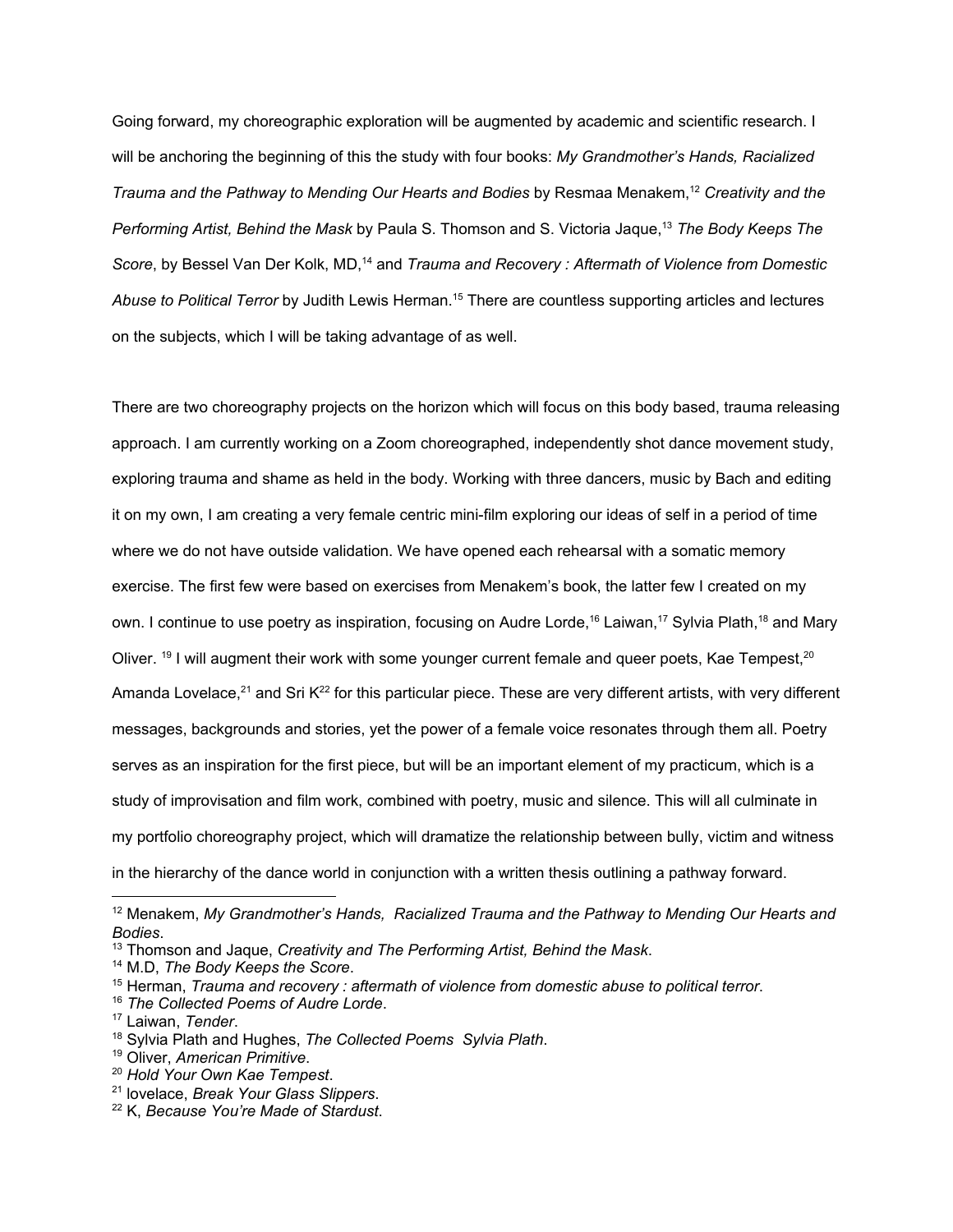# **IV: Integration and Reflection on the Performance Creation Group Study:**

The Fall 2020 Performance Creation Concentration Study Group was an amazing, enlightening, and simply delightful experience. We met on three Tuesdays; November third, December first, and January fifth. Lead faculty was Devora Neumark and the student co-facilitator was Gabriel Thom Pasculli. The first session focused on the following two questions:

- What differences and similarities are there between creating acts of performance about justice and creating performance that enacts justice?
- How can performance help define what justice is; and what's at stake for artists in that process as change makers/thought leaders?

To answer those questions, we explored the following four words--Justice, Reparations, Reconciliation and Performativity--coming up with both working definitions and with examples of work illustrating each that we found in the outside world. I had a breakthrough around the concept of 'Reconciliation,' particularly the second definition from the Oxford Dictionary: "the action of making one view or belief compatible with another,"<sup>23</sup> and how it applies to the restructuring work that needs to occur in the dance industry. The Shadow History of dance, particularly in regard to BIPOC dancers and creators, must be reconciled with the prevailing written history before there can be any movement towards a reconstruction of the industry. This reckoning is absolutely essential in order to move towards a state of justice for those who have been and who continue to be erased due to prevailing white supremacy and bias in the industry. The same method can be used to reconcile the history of women and LGTBQIA dancers and creators. Reconciliation can lead to reparations, it can lead to justice, it can lead to a new approach to making and creating art. But, there are no shortcuts. Just like in the current political disaster in the United States, unity cannot come before accountability.

We also discussed performative art that has substance, using the following definition: "Performativity is the power of language to effect change in the world: language does not simply describe the world but may

<sup>&</sup>lt;sup>23</sup> "Reconciliation Definition - Google Search."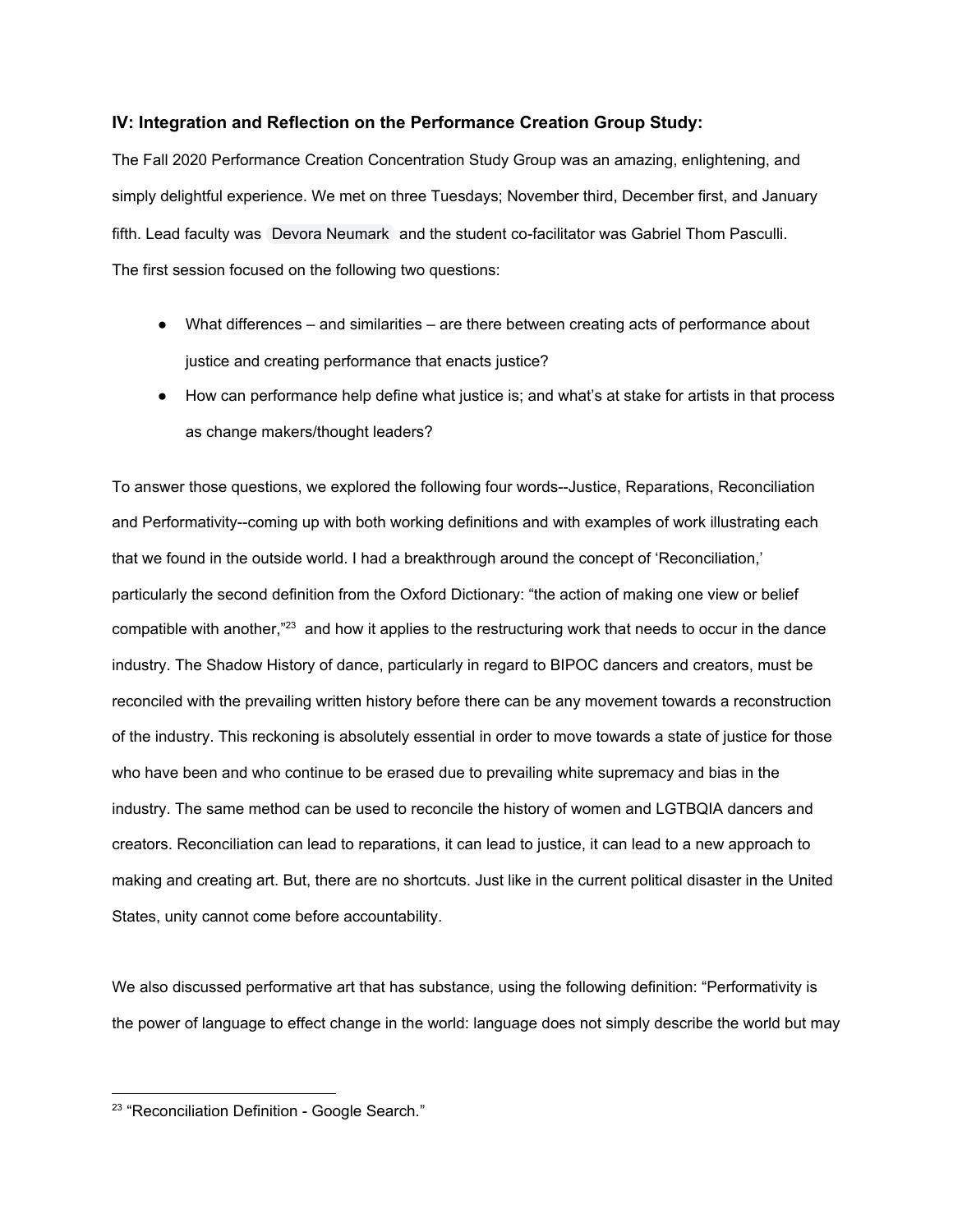instead (or also) function as a form of social action." <sup>24</sup> We contrasted that with the current more dismissive use of the word, where performative is used as a pejorative in reference to instagram influencers and celebrities.

The artistic director of Dance Mission in San Francisco has taken the lead in the substantive version of the word. Krissy Keifer is a long time dance activist and has started a reparations program at her school and theater. <sup>25</sup> In contrast and as examples of the pejorative are the many "Black History Month" festivals and "Women's Work" festivals that may have BIPOC performers or superficially feature women, but where the institutional power is not ceded. For example, I watched the Het Nationale Ballet's Dancing Diversity Concert.<sup>26</sup> While the dancers were a beautiful rainbow of diversity, the choreographers were, with one exception, cisgender white men. The music featured was that of cisgender white men. This reminded me of the *Femmes* festival produced by Les Grands Ballets Canadiens, <sup>27</sup> a program celebrating women yet choreographed by men. It sparked outrage in the dance community, but the resulting changes did not do much to solve the problem. The act of performing racial, gender and other aspects of equality occurs over and over in dance (and elsewhere). The outward facing presentation is one of diversity and/or intersectionality but the foundation holding it up remains that of the white patriarchy.

The second session continued with separating the idea of performative art from art which actually creates change. After a joyous "meditation" led by Sonyka Francis, in which she invited us to revel in Black female sexuality by watching two videos starring Megan Thee Stallion,<sup>28</sup> Thomas asked us how we see the idea of "speaking change into the world." We focused on the difference between individual and institutional change, which is directly related to my own studies. Devora suggested the book *Art as a* Social System by Nicolas Luhmann,<sup>29</sup> which was to be my third big read for the last two weeks in December, but which I have pushed to next semester. Once again, there are numerous supporting articles to read on this as well. The idea that he posits is that you cannot directly change the world

<sup>&</sup>lt;sup>24</sup> ["Performativity."](https://www.zotero.org/google-docs/?CY88uf)

<sup>&</sup>lt;sup>25</sup> ["Reparations](https://www.zotero.org/google-docs/?z1gt1X) – Dance Mission Theater."

<sup>26</sup> *Dancing Diversity [FULL [LIVESTREAM\]](https://www.zotero.org/google-docs/?CT1Vzg) - Het Nationale Ballet & Black Achievement Month*[.](https://www.zotero.org/google-docs/?CT1Vzg)

 $27$  "The Problem With Les Grands Ballets' [Male-Choreographed](https://www.zotero.org/google-docs/?U3YlL8) 'FEMMES' Program Goes Beyond [Fairness."](https://www.zotero.org/google-docs/?U3YlL8)

<sup>28</sup> Patrick and [Carling,](https://www.zotero.org/google-docs/?PwPOBV) *Megan Thee Stallion - Body [AMA [Performance](https://www.zotero.org/google-docs/?PwPOBV) 2020]*[.](https://www.zotero.org/google-docs/?PwPOBV)

 $29$  Press, "Art as a Social System | Niklas Luhmann [Translated](https://www.zotero.org/google-docs/?hYbpdD) by Eva M. Knodt."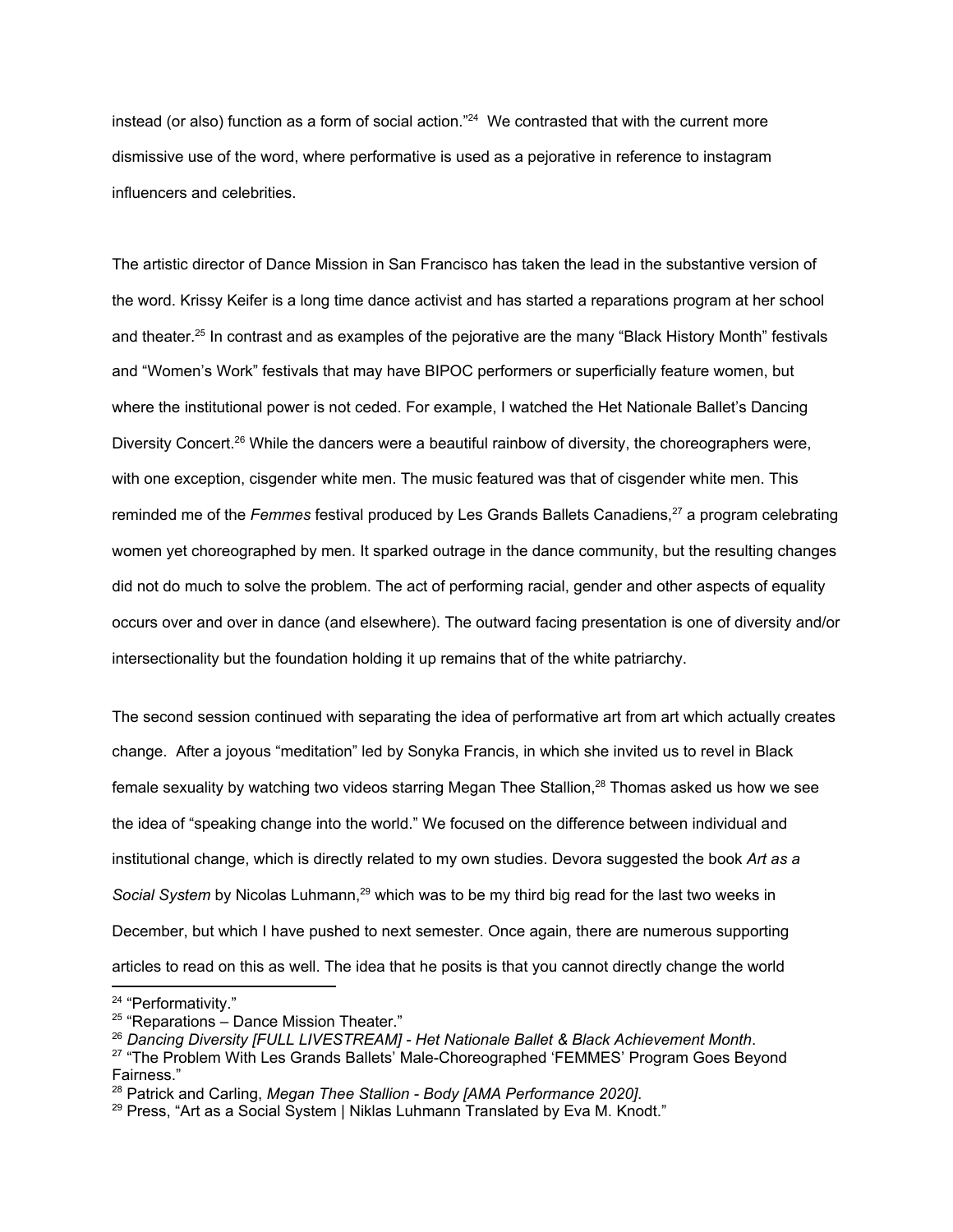through art. You can only change the institution of art, the way that art is made and then you can press against society as a whole. It is that pressure that does actually create change after all. I have been playing with this idea of pressing out against the world in my casting, in my creative output and in my discussions with colleagues and students.

We actually spent much of our time during the second meeting discussing my film, Too Many [Bodies,](https://www.toomanybodies.org/) as an example of how art can be used as a social force. I believe this film pushes against an either/or definition of art as an instrument of change. The message and the outreach of the film was designed to inspire social movement AND the production itself was done in a socially forward manner. Finally, as an aside, I said that dance films can make you think with your body. The statement really resonated with me, and I will continue to bring that idea into the entirety of my portfolio.

This final study group was just a lovely experience of sharing work. G1 Ian Bond led the opening mediation. He entered with the statement that "It is just enjoyable to think about the ways our bodies move." I feel as if, for maybe the first time in my career, I have started working from that place of curiosity about movement, focusing on the feel of it rather than a perfectionist idea of what it should look like. The rest of the session had a similar vibe, following the question, how does it feel, rather than leading with the intellectual questions. Everyone shared, mostly collaborative pieces, which was joyous. Devora shared an as yet unpublished series of conversations which spoke to who creates and presents art. $^{30}$  What really stood out to me was the work that Sonyka Francis shared<sup>31</sup>. She confronted racism in a provocative way by creating a strip tease focused on America and the Jim Crow era ban against Blacks eating ice cream, set to the Star Spangled Banner. It was really rude and sexy and "disrespectful" in any traditional sense. It was also incredibly compelling. There are so many avenues with which to address inequality, inequity, and shadow history. The fewer barriers and judgements one places on the artistic expression, especially when those judgements are generated from a perfectionism imposed by the very institutions that one is trying to tear down, the greater the possibility of engagement and ultimately, change.

 $30$  "Amplifiying Presence: [Conversations](https://www.zotero.org/google-docs/?ZmulSC) with BIPOC and Racialized Artists, Curators and Cultural Workers about Equitable [Representation](https://www.zotero.org/google-docs/?ZmulSC) in Public Art,."

<sup>31</sup> Akynos [Shekera,](https://www.zotero.org/google-docs/?N3fGe4) *Akynos in [IceCream](https://www.zotero.org/google-docs/?N3fGe4)*[.](https://www.zotero.org/google-docs/?N3fGe4)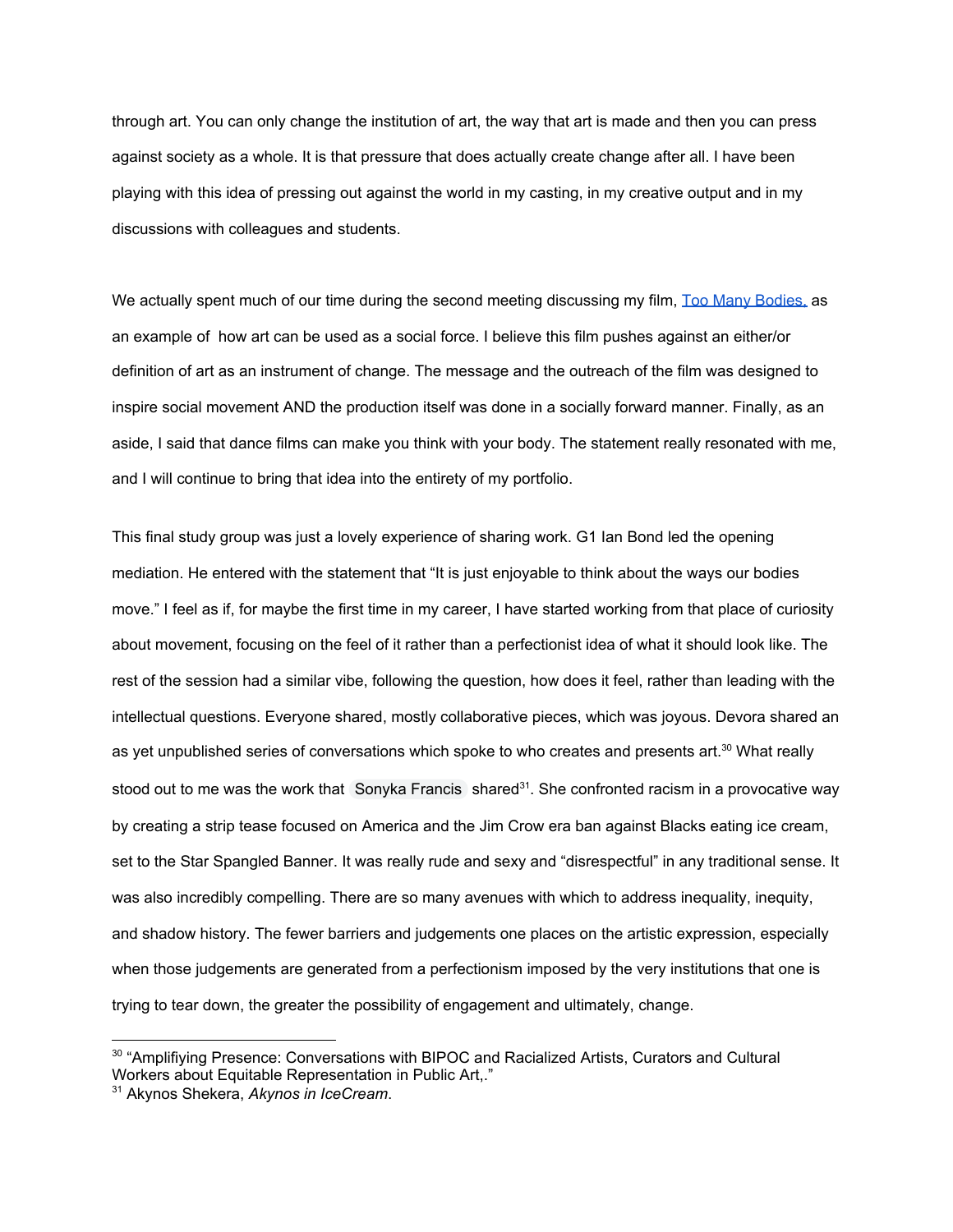## **V. Annotated Bibliography:**

Foner, Dr. Philip S., W.E.B. DuBois Speaks, Speeches and Addresses 1890-1919 New York: Pathfinder, 1970

A collection of essays by W.E.B. DuBois. 1. Is Race Separation Practicable? (May, 1908) and 2. Race Prejudice (March 5, 1910). Both essays, each over 100 years old, resonate directly with the restructuring of today's society particularly in terms of the "separate but equal" language of race separation and perceived ideas of superiority. The following questions were addressed:

- 1. Is the old status of acknowledged superiority and inferiority between the white and (B)lack race in American longer possible?
- 2. Are the race differences in this case irreconcilable?
- 3. Is racial separation practicable?

This collection of essays, with foundational questions in regard to race and race relations is essential to keeping my work grounded in reality.

Glaude, Eddie S. Jr. Begin Again, James Baldwin's America and It's Urgent Lesson For Our Own. New York: Random House, 2020

Written by the James S. McDonnell Distinguished University Professor of African American Studies at Princeton University, this book follows the journey of James Baldwin and his intellectual and emotional confrontation with racism, heartbreak, and redemption. He then follows Baldwin's lead and bears witness to the current era under Trump. It is a mix of history, memoir and biography all connected to social commentary, fueled by an underlying and justified rage.

This book gave me an unexpected pathway into my studies. The way that Glaude travels back and forth between the past and present, connecting racial struggles of the past to the present through the vision of an artist was a perfect launching point for my studies.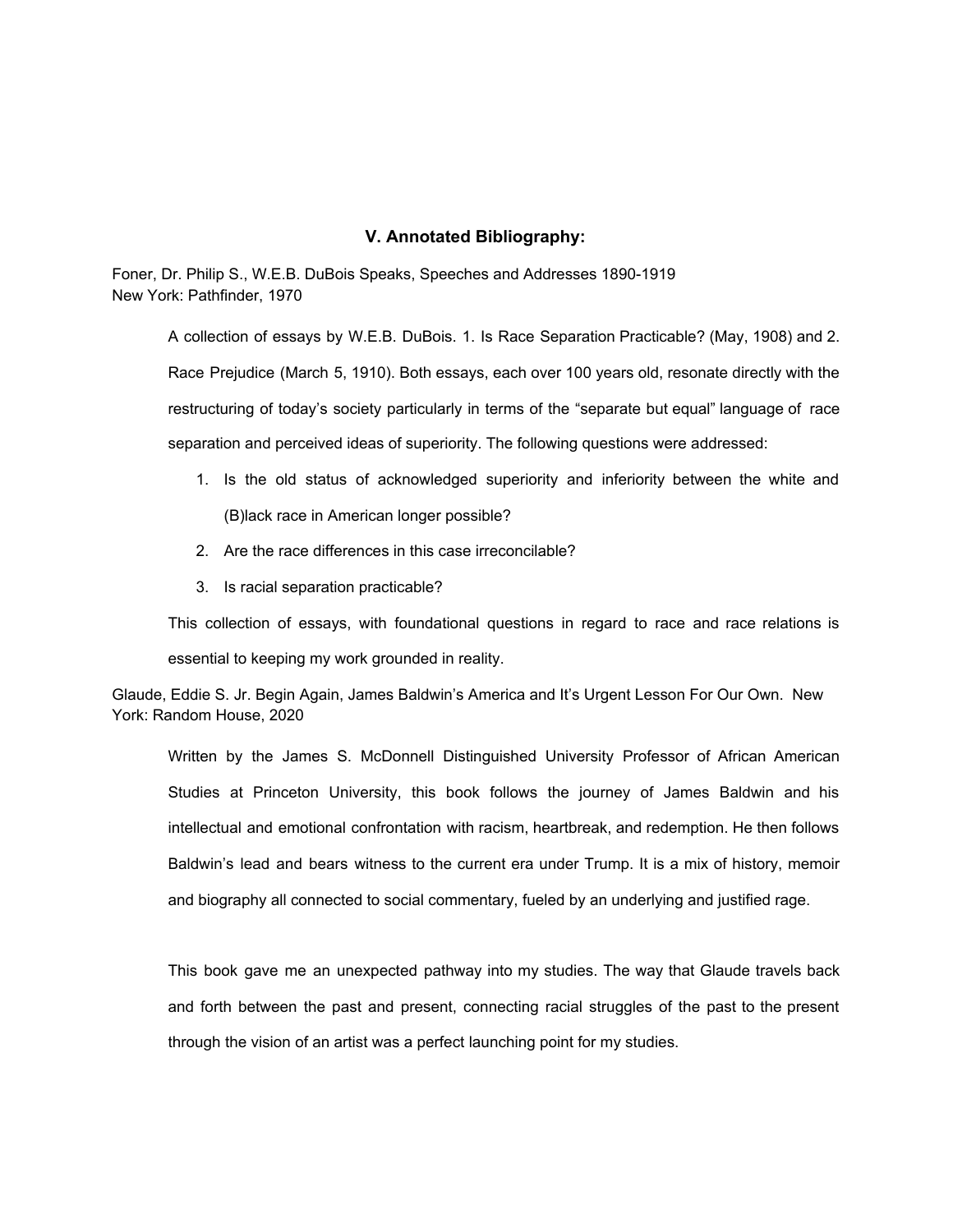Griffith, Karida, Racism and The Dance World: From [Historical](https://www.zotero.org/google-docs/?cHkOhE) Context to the Current Climate (lecture series), Portland, 2020

Griffith has put together a fantastic series of videos and workshops specifically focused upon bringing the discussion of race into the dance studio, for students ranging in age from very young to college. Ms. Griffith emphasizes the importance of understanding the backdrop of history when one discusses dance today. According to Griffith, the entirety of the Black experience serves as a literal backdrop for any issue that occurs in dance.

Ms. Griffith has such an engaging and real world approach to teaching about Black history and connecting it to the actual students in the room. I found her idea of a backdrop of racial history extremely compelling and relatable.

Howard, Theresa Ruth. Dark Muse: Balanchine and Blackness (lecture) : New York, 2020.

Theresa Ruth Howard spoke at The Museum of Fashion Institute of Technology in March of 2020. She focused on the Shadow History of Ballet, including early plans for NYCB, which included equal numbers of Black and white dancers, but with some horrifying caveats such as masking the Black dancers, the influence of Black Dancer and choreographer Kathryn Dunham on Balanchine and the appropriation of Black Culture, renamed "Americana".

Ms. Howard's multiple lectures and writings are essential to understanding the Shadow Histories of Black dancers and Black creators. Her conversations are brilliant, thought provoking and always lead to numerous other sources.

McNamara, Brooke.

Bury the Seed, Poems for Releasing More Life Into You. Boulder: Performance Integral, 2020 Feed Your Vow, poems for falling into fullness. Boulder: Performance Integral, 2015

I read these poetry anthologies and took part in the Nine Poems to Enliven Your Days Program over email. Brooke's poetry is created to support introspection and is very body centric. I have used it as a sort of a jumping off point for my own poetry exploration.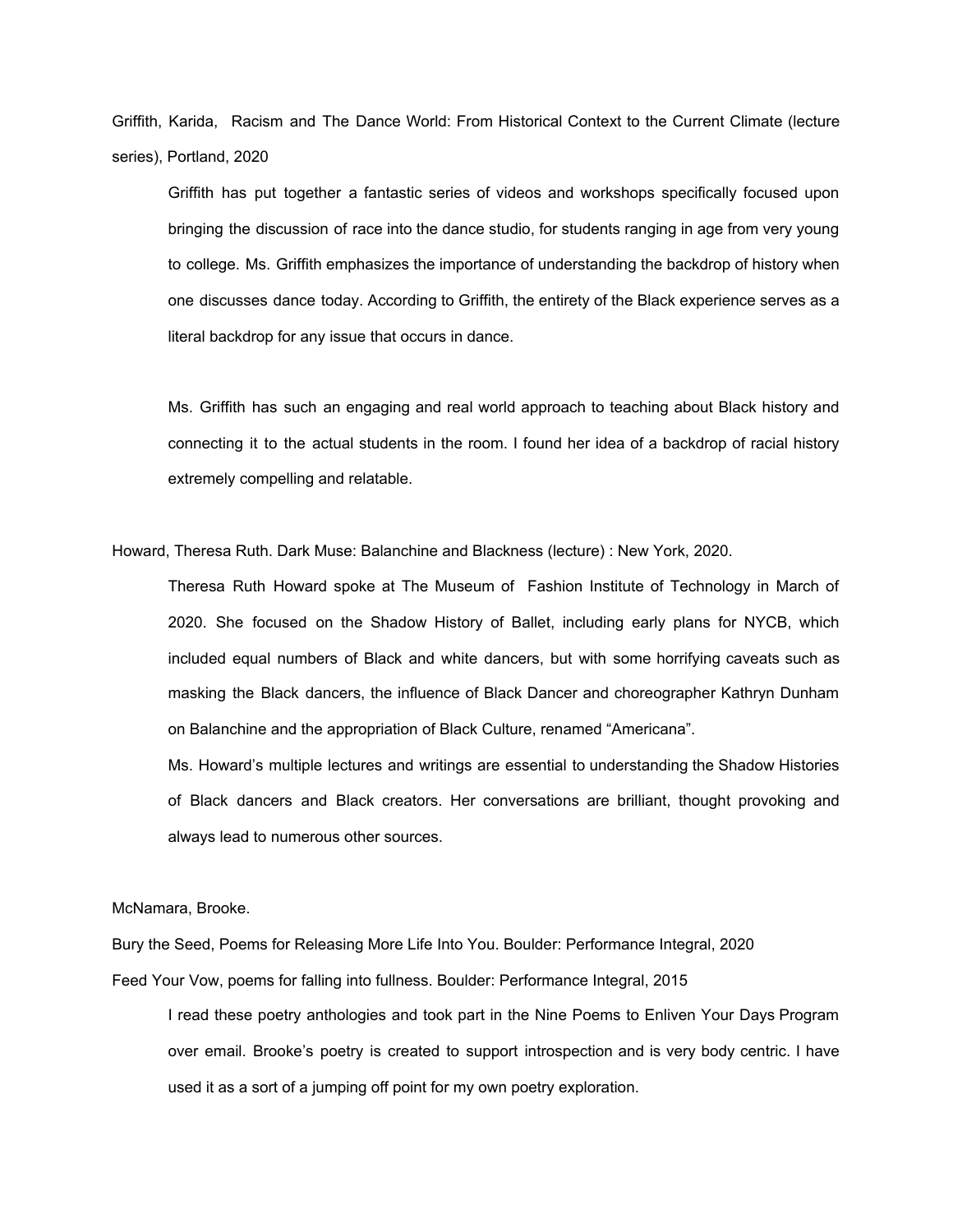Menakem, Resmaa. My Grandmother's Hands. Racialized Trauma and the Pathway to Mending Our Hearts and Bodies. Las Vegas. Central Recovery Press, 2017

This book details the trauma of systemic racism on bodies: Black bodies, white bodies and police bodies. Dr. Menakem weaves together research, history, and action to address the intergenerational trauma of white supremacy on everyone. He gives body centric exercises after each chapter, as well as a clear wrap up. It is a combination of memoir, academic tome and practical guidebook to racial healing.

The exercises and "rememberings" at the end of each chapter proved a brilliant guide to working with trauma in my second piece this semester. The somatic memory meditations led me and my dancers to much deeper and more revelatory experiences in each rehearsal for my second piece.

Move, Social and Cultural Documentary Series, Netflix: 2020

This documentary series profiles choreographers around the world, highlighting their diverse backgrounds, mentors, hardships and their artistic philosophies. I watched episodes 1, 2, and 5 on Jon Boogz and Lil Buck, Ohad Naharin and Akram Khan respectively. I focused on the mind and body connection that the latter two choreographers cultivate and how that affects their aesthetic, messaging and personal practice.

### **Bibliography:**

Akynos [Shekera.](https://www.zotero.org/google-docs/?Lpdj4P) *Akynos in [IceCream](https://www.zotero.org/google-docs/?Lpdj4P)*, [2020.](https://www.zotero.org/google-docs/?Lpdj4P)

[https://www.youtube.com/watch?v=KCltAlojOkU&feature=youtu.be&has\\_verified=1.](https://www.zotero.org/google-docs/?Lpdj4P) "Amplifiying Presence: [Conversations](https://www.zotero.org/google-docs/?Lpdj4P) with BIPOC and Racialized Artists, Curators and Cultural Workers about Equitable [Representation](https://www.zotero.org/google-docs/?Lpdj4P) in Public Art,." *[ESPACE](https://www.zotero.org/google-docs/?Lpdj4P) Art Actuel*, [Come](https://www.zotero.org/google-docs/?Lpdj4P) Out., no. 127 [\(Winter](https://www.zotero.org/google-docs/?Lpdj4P) 2021).

Kidd Pivot. "Company." Accessed December 20, 2020. [https://kiddpivot.org/company-info/.](https://www.zotero.org/google-docs/?Lpdj4P) [International](https://www.zotero.org/google-docs/?Lpdj4P) Association for Dance Medicine & Science. "COVID Response." Accessed

December 20, 2020. [https://iadms.org/resources/covid-response/.](https://www.zotero.org/google-docs/?Lpdj4P)

*Dancing Diversity [FULL [LIVESTREAM\]](https://www.zotero.org/google-docs/?Lpdj4P) - Het Nationale Ballet & Black Achievement Month*[.](https://www.zotero.org/google-docs/?Lpdj4P) Accessed October 27, 2020. [https://www.youtube.com/watch?v=Z3F4LO3rzf8.](https://www.zotero.org/google-docs/?Lpdj4P)

[Foner,](https://www.zotero.org/google-docs/?Lpdj4P) Eric. *[Reconstruction](https://www.zotero.org/google-docs/?Lpdj4P) America's Unfinished Revolution 1863-1877*, [n.d.](https://www.zotero.org/google-docs/?Lpdj4P) [Glaude](https://www.zotero.org/google-docs/?Lpdj4P) Jr, Eddie S. *Begin Again, James [Baldwin's](https://www.zotero.org/google-docs/?Lpdj4P) America and Its Urgent Lessons For Our*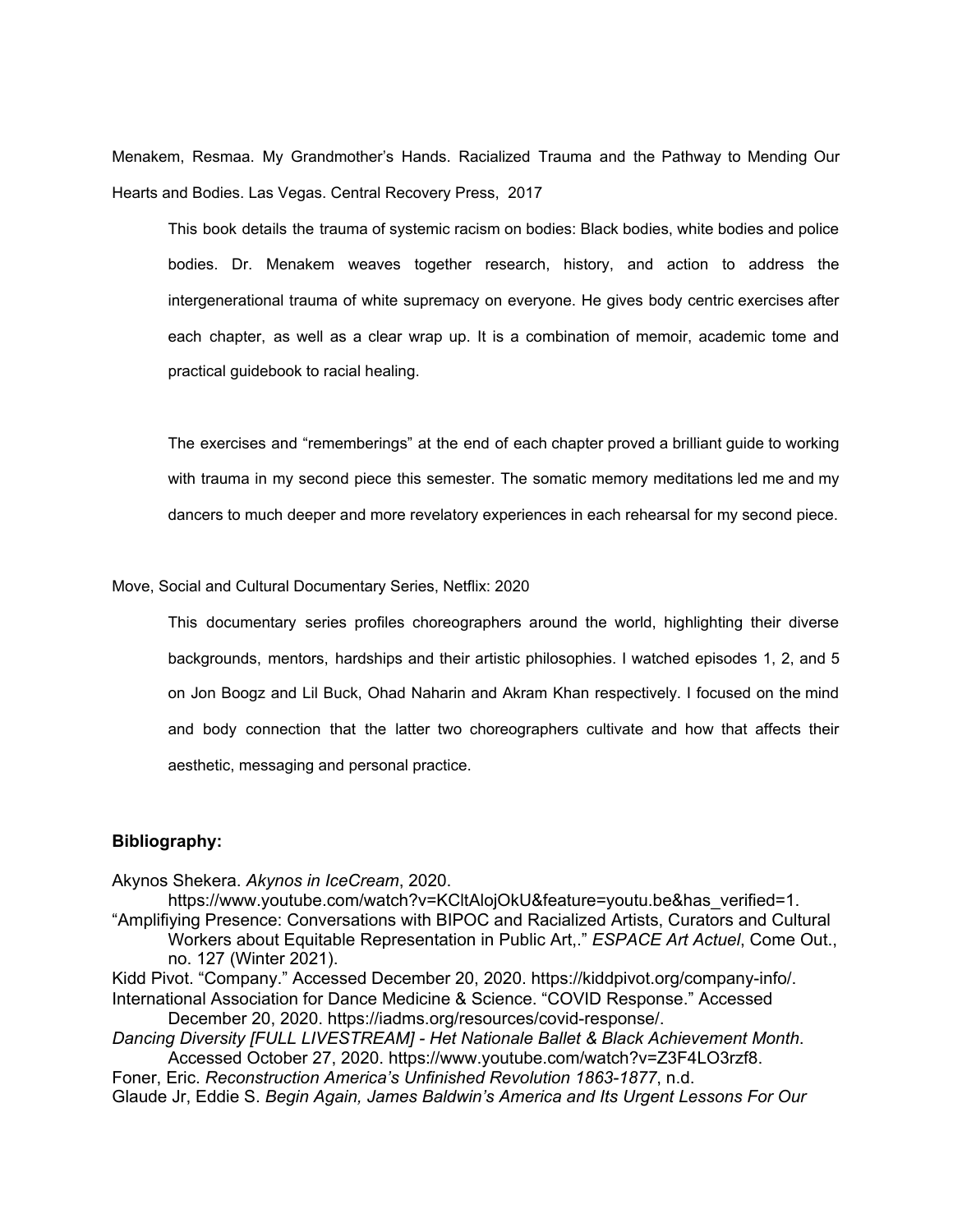*[Own](https://www.zotero.org/google-docs/?Lpdj4P)*. Crown [Publishing,](https://www.zotero.org/google-docs/?Lpdj4P) 2020.

- [Herman,](https://www.zotero.org/google-docs/?Lpdj4P) Judith. *Trauma and recovery : [aftermath](https://www.zotero.org/google-docs/?Lpdj4P) of violence from domestic abuse to political [terror](https://www.zotero.org/google-docs/?Lpdj4P)*. New York: [BasicBooks,](https://www.zotero.org/google-docs/?Lpdj4P) 2015.
- *Hold Your Own Kae [Tempest](https://www.zotero.org/google-docs/?Lpdj4P)*. New York, NY: [Bloomsbury,](https://www.zotero.org/google-docs/?Lpdj4P) 2014.
- K, [Sri.](https://www.zotero.org/google-docs/?Lpdj4P) *Because You're Made of Stardust: A [Collection](https://www.zotero.org/google-docs/?Lpdj4P) of Poetry*. [Barnes](https://www.zotero.org/google-docs/?Lpdj4P) and Nobles Press, [2020.](https://www.zotero.org/google-docs/?Lpdj4P)
- Karida Griffith Walker. "Racism and The Dance World: From [Historical](https://www.zotero.org/google-docs/?Lpdj4P) Context to the Current [Climate."](https://www.zotero.org/google-docs/?Lpdj4P) Zoom, June 20, 2020.
- [Laiwan.](https://www.zotero.org/google-docs/?Lpdj4P) *[Tender](https://www.zotero.org/google-docs/?Lpdj4P)*. First. Vancouver, BC, Canada: [Talonbooks,](https://www.zotero.org/google-docs/?Lpdj4P) 2020.
- Lesser, Casey. "Artists Become Famous through Their Friends, Not the [Originality](https://www.zotero.org/google-docs/?Lpdj4P) of Their Work." Artsy, [February](https://www.zotero.org/google-docs/?Lpdj4P) 27, 2019.

[https://www.artsy.net/article/artsy-editorial-artists-famous-friends-originality-work.](https://www.zotero.org/google-docs/?Lpdj4P)

- [lovelace,](https://www.zotero.org/google-docs/?Lpdj4P) amanda. *Break Your Glass [Slippers](https://www.zotero.org/google-docs/?Lpdj4P)*. [Andrews](https://www.zotero.org/google-docs/?Lpdj4P) McMeel, 2020.
- M.D, [Bessel](https://www.zotero.org/google-docs/?Lpdj4P) van der Kolk. *The Body Keeps the Score: Brain, Mind, and Body in the [Healing](https://www.zotero.org/google-docs/?Lpdj4P) of [Trauma](https://www.zotero.org/google-docs/?Lpdj4P)*. [Illustrated](https://www.zotero.org/google-docs/?Lpdj4P) edition. New York, NY: Penguin Books, 2015.
- [Menakem,](https://www.zotero.org/google-docs/?Lpdj4P) Resmaa. *My [Grandmother's](https://www.zotero.org/google-docs/?Lpdj4P) Hands, Racialized Trauma and the Pathway to [Mending](https://www.zotero.org/google-docs/?Lpdj4P) Our Hearts and Bodies*. Central [Recovery](https://www.zotero.org/google-docs/?Lpdj4P) Press, 2017.
- [Oliver,](https://www.zotero.org/google-docs/?Lpdj4P) Mary. *[American](https://www.zotero.org/google-docs/?Lpdj4P) Primitive*. Back Bay [Books,](https://www.zotero.org/google-docs/?Lpdj4P) n.d.
- Patrick and [Carling.](https://www.zotero.org/google-docs/?Lpdj4P) *Megan Thee Stallion - Body [AMA [Performance](https://www.zotero.org/google-docs/?Lpdj4P) 2020]*, [2020.](https://www.zotero.org/google-docs/?Lpdj4P) [https://www.youtube.com/watch?v=X\\_C26M6MJiY.](https://www.zotero.org/google-docs/?Lpdj4P)
- obo. ["Performativity."](https://www.zotero.org/google-docs/?Lpdj4P) Accessed November 1, 2020. [https://www.oxfordbibliographies.com/view/document/obo-9780199766567/obo-9780199](https://www.zotero.org/google-docs/?Lpdj4P) [766567-0114.xml.](https://www.zotero.org/google-docs/?Lpdj4P)
- Philip S [Foner.](https://www.zotero.org/google-docs/?Lpdj4P) *W.E.B DuBois Speaks [1890-1919](https://www.zotero.org/google-docs/?Lpdj4P)*, [n.d.](https://www.zotero.org/google-docs/?Lpdj4P)
- Press, Stanford University. "Art as a Social System | Niklas Luhmann [Translated](https://www.zotero.org/google-docs/?Lpdj4P) by Eva M. Knodt." Accessed December 18, 2020. [http://www.sup.org/books/title/?id=1609.](https://www.zotero.org/google-docs/?Lpdj4P)
- eNotes. ["Reconstruction:](https://www.zotero.org/google-docs/?Lpdj4P) America's Unfinished Revolution, 1863-1877 Analysis ENotes.Com." Accessed October 6, 2020. [/topics/reconstruction-eric-foner.](https://www.zotero.org/google-docs/?Lpdj4P)
- ["Reparations](https://www.zotero.org/google-docs/?Lpdj4P) Dance Mission Theater." Accessed November 6, 2020. [https://dancemissiontheater.org/reparations/.](https://www.zotero.org/google-docs/?Lpdj4P)
- "Shadow History Definition and Meaning | Collins English [Dictionary."](https://www.zotero.org/google-docs/?Lpdj4P) Accessed October 9, 2020. [https://www.collinsdictionary.com/us/dictionary/english/shadow-history.](https://www.zotero.org/google-docs/?Lpdj4P)
- Sylvia Plath, and Ted [Hughes.](https://www.zotero.org/google-docs/?Lpdj4P) *The [Collected](https://www.zotero.org/google-docs/?Lpdj4P) Poems Sylvia Plath*. United [States:](https://www.zotero.org/google-docs/?Lpdj4P) Harper and Row, [1960.](https://www.zotero.org/google-docs/?Lpdj4P)
- *[Symposium](https://www.zotero.org/google-docs/?Lpdj4P) | Theresa Ruth Howard "Dark Muse: Balanchine and Blackness,"* [2020.](https://www.zotero.org/google-docs/?Lpdj4P) [https://www.youtube.com/watch?v=JKPQzNAJfoM.](https://www.zotero.org/google-docs/?Lpdj4P)
- *The [Collected](https://www.zotero.org/google-docs/?Lpdj4P) Poems of Audre Lorde*. New York: [Norton,](https://www.zotero.org/google-docs/?Lpdj4P) 1997.
- *The [Deconstruction](https://www.zotero.org/google-docs/?Lpdj4P) of the Anatomy of Culture and Leadership in Ballet - Positioning Ballet [2019](https://www.zotero.org/google-docs/?Lpdj4P)*. Accessed October 7, 2020. [https://www.youtube.com/watch?v=06kJl7iHido.](https://www.zotero.org/google-docs/?Lpdj4P)
- Dance Magazine. "The Problem With Les Grands Ballets' [Male-Choreographed](https://www.zotero.org/google-docs/?Lpdj4P) 'FEMMES' Program Goes Beyond [Fairness,"](https://www.zotero.org/google-docs/?Lpdj4P) March 7, 2018.

[https://www.dancemagazine.com/les-grands-ballets-2544145674.html.](https://www.zotero.org/google-docs/?Lpdj4P)

[Thomson,](https://www.zotero.org/google-docs/?Lpdj4P) Paula, and S. Victoria Jaque. *Creativity and The [Performing](https://www.zotero.org/google-docs/?Lpdj4P) Artist, Behind the Mask*[.](https://www.zotero.org/google-docs/?Lpdj4P) First. [Elsevier](https://www.zotero.org/google-docs/?Lpdj4P) Inc, 2017.

Akynos [Shekera.](https://www.zotero.org/google-docs/?broken=PVDARv) *Akynos in [IceCream](https://www.zotero.org/google-docs/?broken=PVDARv)*, [2020.](https://www.zotero.org/google-docs/?broken=PVDARv)

[https://www.youtube.com/watch?v=KCltAlojOkU&feature=youtu.be&has\\_verified=1.](https://www.zotero.org/google-docs/?broken=PVDARv) *Dancing Diversity [FULL [LIVESTREAM\]](https://www.zotero.org/google-docs/?broken=FbylTo) - Het Nationale Ballet & Black Achievement Month*[.](https://www.zotero.org/google-docs/?broken=FbylTo)

Accessed October 27, 2020. [https://www.youtube.com/watch?v=Z3F4LO3rzf8.](https://www.zotero.org/google-docs/?broken=FbylTo)

obo. ["Performativity."](https://www.zotero.org/google-docs/?broken=pHngIf) Accessed November 1, 2020.